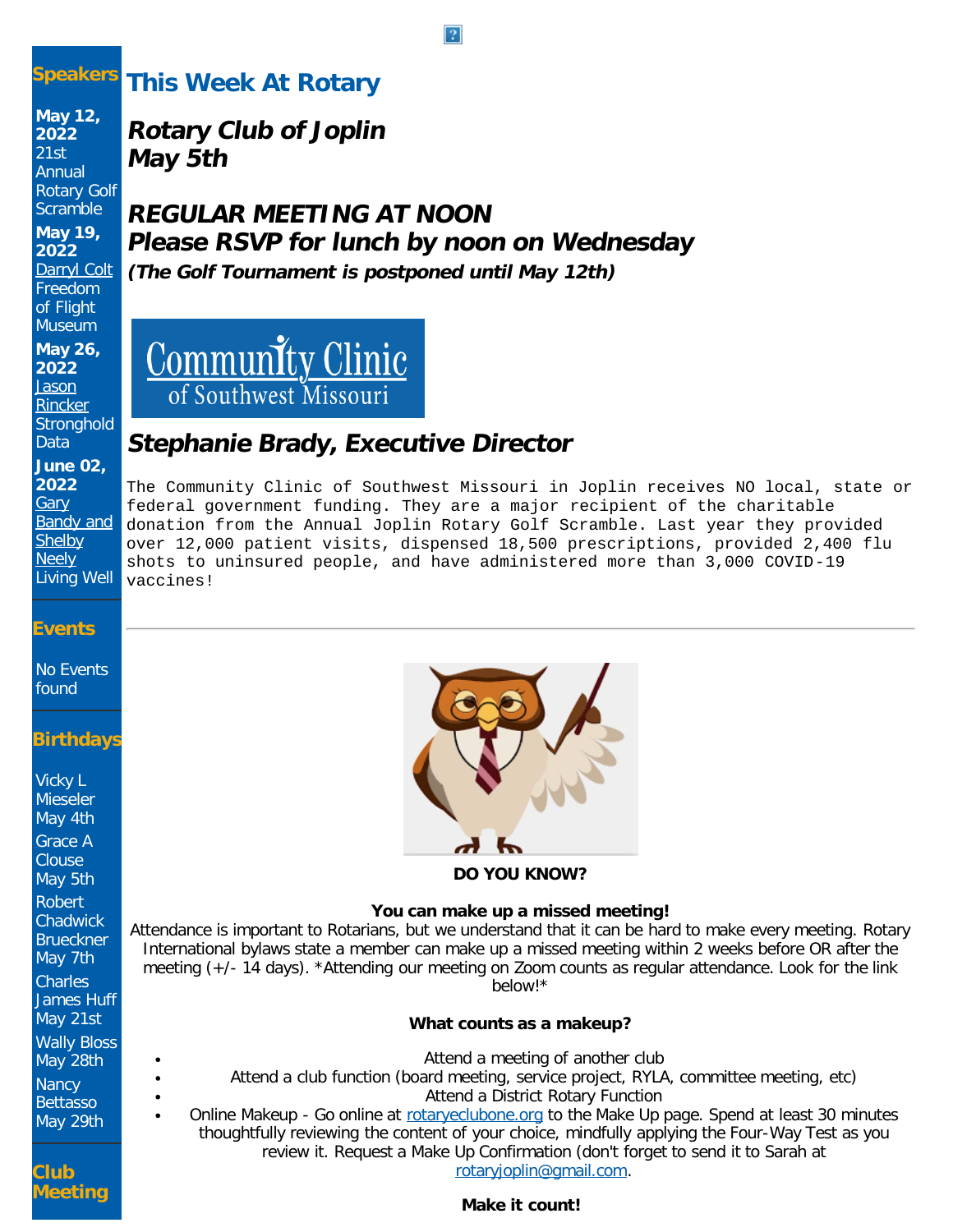Anytime you participate in something that counts as a make-up, make sure to email Sarah ASAP so it can be Joplin entered and counted! Make-ups need to be entered timely. Here is the information to include: Meets at - Function Name Twin Hills - Function Location Golf and - Function Date **Country** - Which meeting you would like to apply the makeup. Club, 20th & Black Cat Rd in Joplin,, ZOOM also. [\(View Map\)](http://maps.google.com/maps?q=37.070170000,-94.567530000) [2019 S](http://maps.google.com/maps?q=37.070170000,-94.567530000) **[Country](http://maps.google.com/maps?q=37.070170000,-94.567530000) Only 41% of the slots have been filled!** [Club Dr](http://maps.google.com/maps?q=37.070170000,-94.567530000) It is time to start some planning for the next Rotary year! Please use this link [Joplin, MO](http://maps.google.com/maps?q=37.070170000,-94.567530000) https://signup.com/go/HwgGtAo to pick your days to volunteer as Greeter, Rotarian of the Day and Raffle [64804-9022](http://maps.google.com/maps?q=37.070170000,-94.567530000) Partners. Simply click the link, pick your day and enter your name for which position you would like to Time: volunteer. Using SignUp is easy! You do NOT need to register or set up a password. SignUp.com does not Thursday at share your email address with anyone. 12:00 PM Dates are open for July 2022-June 2023. Please sign up for: **One Greeter position, One ROD position, and 2 Raffle Partner positions** It is hard to function as more than one of these on the same day, so please make sure you select different days. I will send out a final list and continue to provide advance notice as always via email and CHATS when your assigned dates are upcoming. Remaining openings will be randomly filled after everyone has a chance to sign up online. **PLAN AHEAD We will be OFFSITE on May 19th. Our meeting will be held at the Joplin Freedom of Flight Museum.** REMINDE When using our online links for lunch, raffles, donations, fundraisers, etc, PLEASE make sure the box is checked to accept paying the processing fees for your purchase/donation. In every online transaction, a processing fee is charged to the buyer or the recipient. In order to keep more money going to help others, it helps us if you pay the small fee on your end so we can receive the FULL amount. For example, if you buy lunch for \$15 and you: - pay the processing fee, you end up paying a little more than \$15. - DO NOT pay the processing fee, you still pay \$15, but Rotary receives less than that amount as the fees are deducted from us (in addition to Rotary still having to pay Twin Hills \$15/lunch).

# **Unable to join in person? Use the link below to join every week via Zoom!**

THIS LINK IS GOOD FOR 4/14/22 - 8/25/22